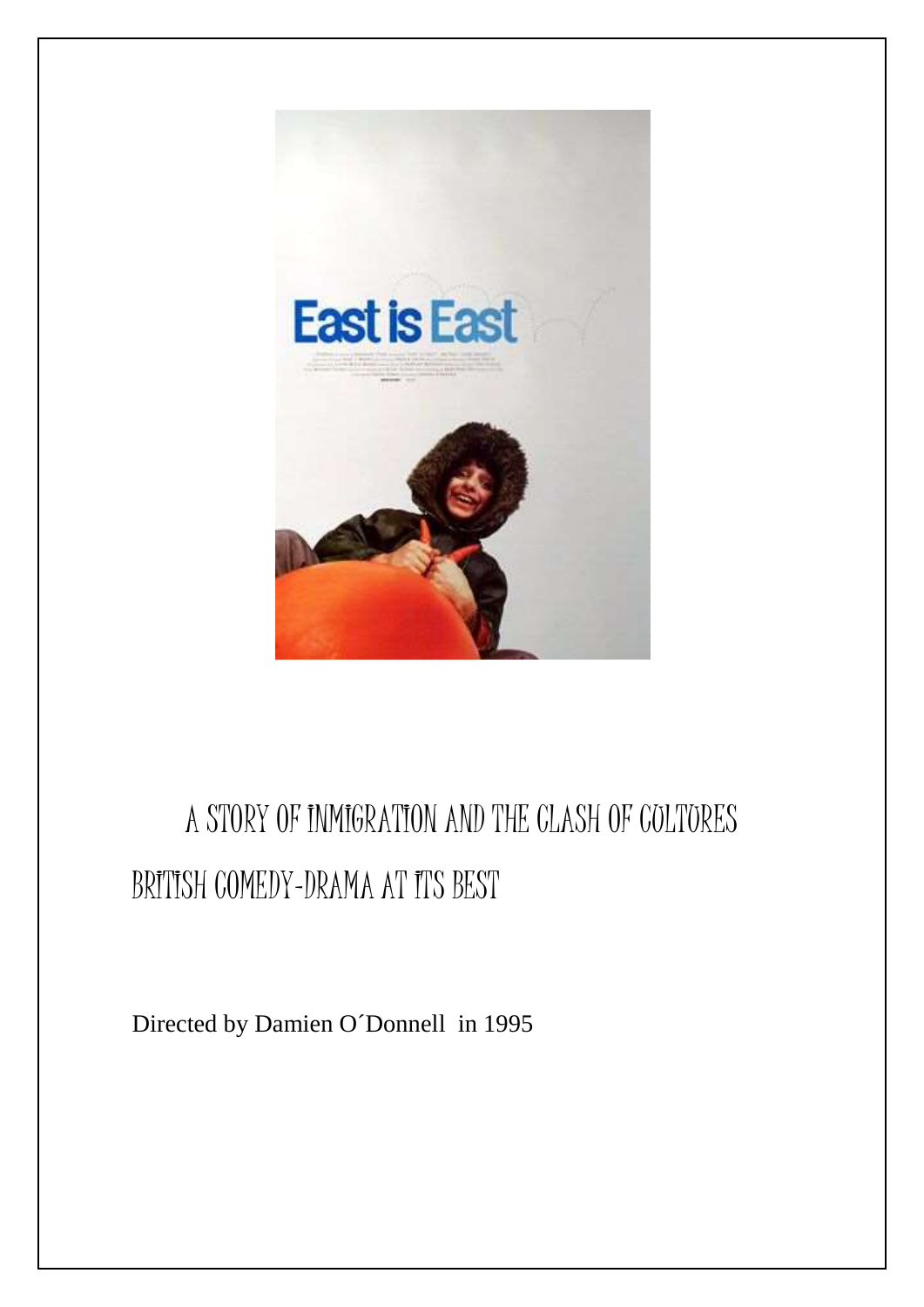## BEFORE YOU WATCH…………….

The story is set in Salford, a city near Manchester, in the industrial north of England. It involves an immigrant family and how the different members try to adapt to British society.

It is a story full of tension, tears, but also love and understanding….. Life itself, it seems…

## **Brief summary of the storyline:**

*George Khan is a Pakistani Muslin who has lived in Britain over thirty years.*

*He and his second wife, Ella, a British catholic, have been married for 25 years and run a popular fish and chips shop in the area.*

*They have seven children, six boys and a girl, all of whom the father tries hard to raise as devout Muslims. This inevitably leads to tensions and conflict within the family unit.*

*When the father´s rage explodes and violence comes into the picture, the mother decides to act……..*

**" Oh, East is East , and West is West, and the two shall never meet…."**

**Rudyard Kipling**